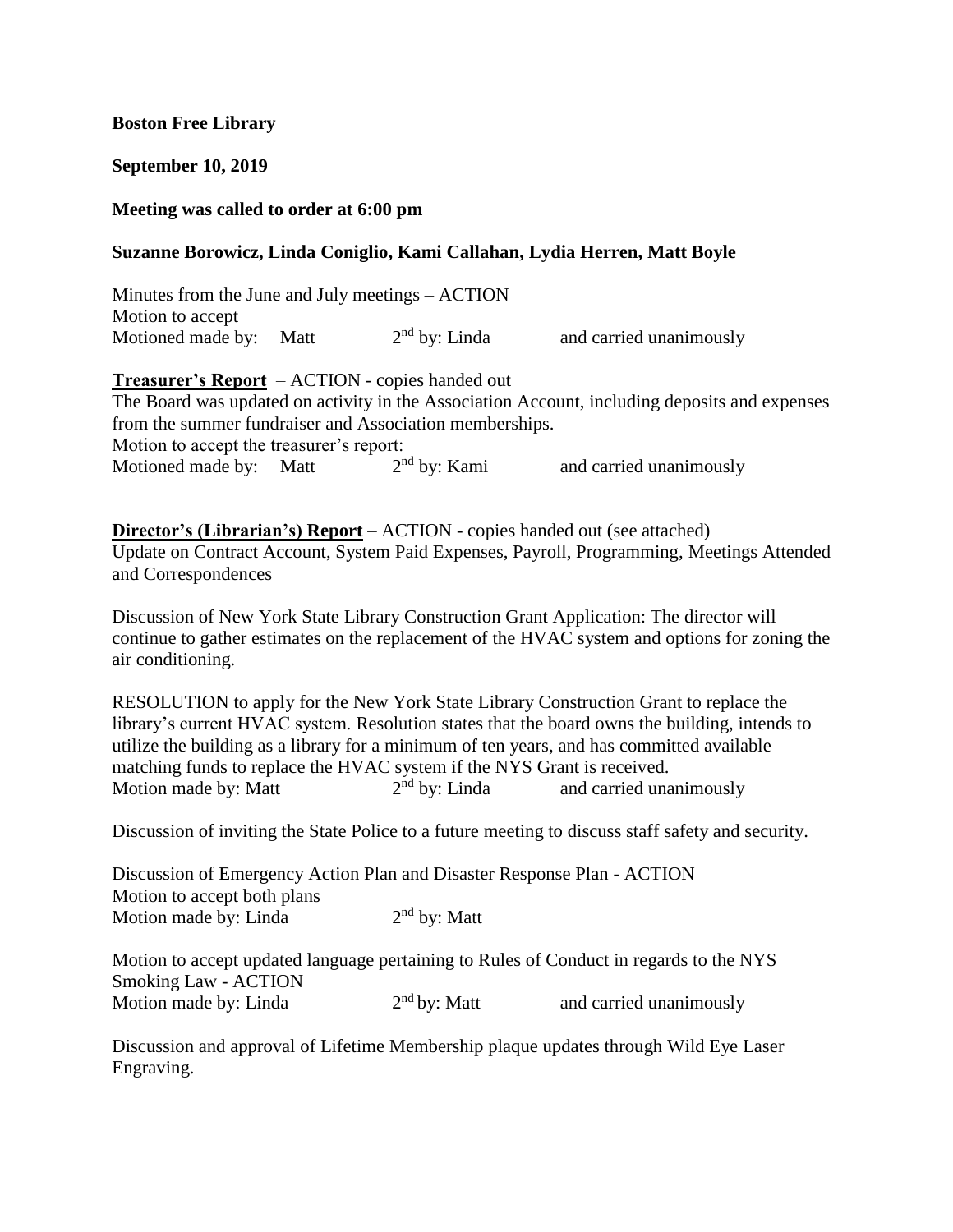Discussion and approval of current bid for plowing and salting from Chevalier for the 2019-2020 season.

Motion to accept Librarian's Report Motion made by: Linda  $2<sup>nd</sup>$  by: Kami

and carried unanimously

# **President's Report**

| Term expiring – Matt Boyle as interim Vice President                      |                |                         |
|---------------------------------------------------------------------------|----------------|-------------------------|
| Motion to appoint Matt Boyle as Vice President (term will expire in 2024) |                |                         |
| Motion made by: Linda                                                     | $2nd$ by: Kami | and carried unanimously |

Discussion of the committee being formed to revise the contract between the branch libraries and BECPL. Suzanne will be a member of the committee to ensure there is an Association library represented in these revisions.

The next ACT meeting is scheduled for October 19<sup>th</sup> at the North Collins Library. All board members are invited and encouraged to attend.

Motion to adjourn Motion made by: Linda  $2<sup>nd</sup>$  by: Matt Meeting adjourned at 7:15 PM

and carried unanimously

Meetings Remaining in 2019: to begin at 6:00 PM

December 10, 2019

## **Librarian's Report – September 10, 2019**

1. Contract Account Balance: \$2077.15

| 2294 | <b>Rucker Lumber</b>               | \$129.26 |
|------|------------------------------------|----------|
| 2295 | Republic Services - Garbage        | \$46.16  |
| 2296 | Post Master - Stamps               | \$55.00  |
| 2297 | Michael Nowak – Gas for Lawn Mower | \$15.55  |
| 2298 | Erie County Water                  | \$49.26  |
| 2299 | Republic Services - Garbage        | \$67.90  |
| 2300 | Lydia Herren – Mileage             | \$147.32 |
| 2301 | Republic Services - Garbage        | \$68.67  |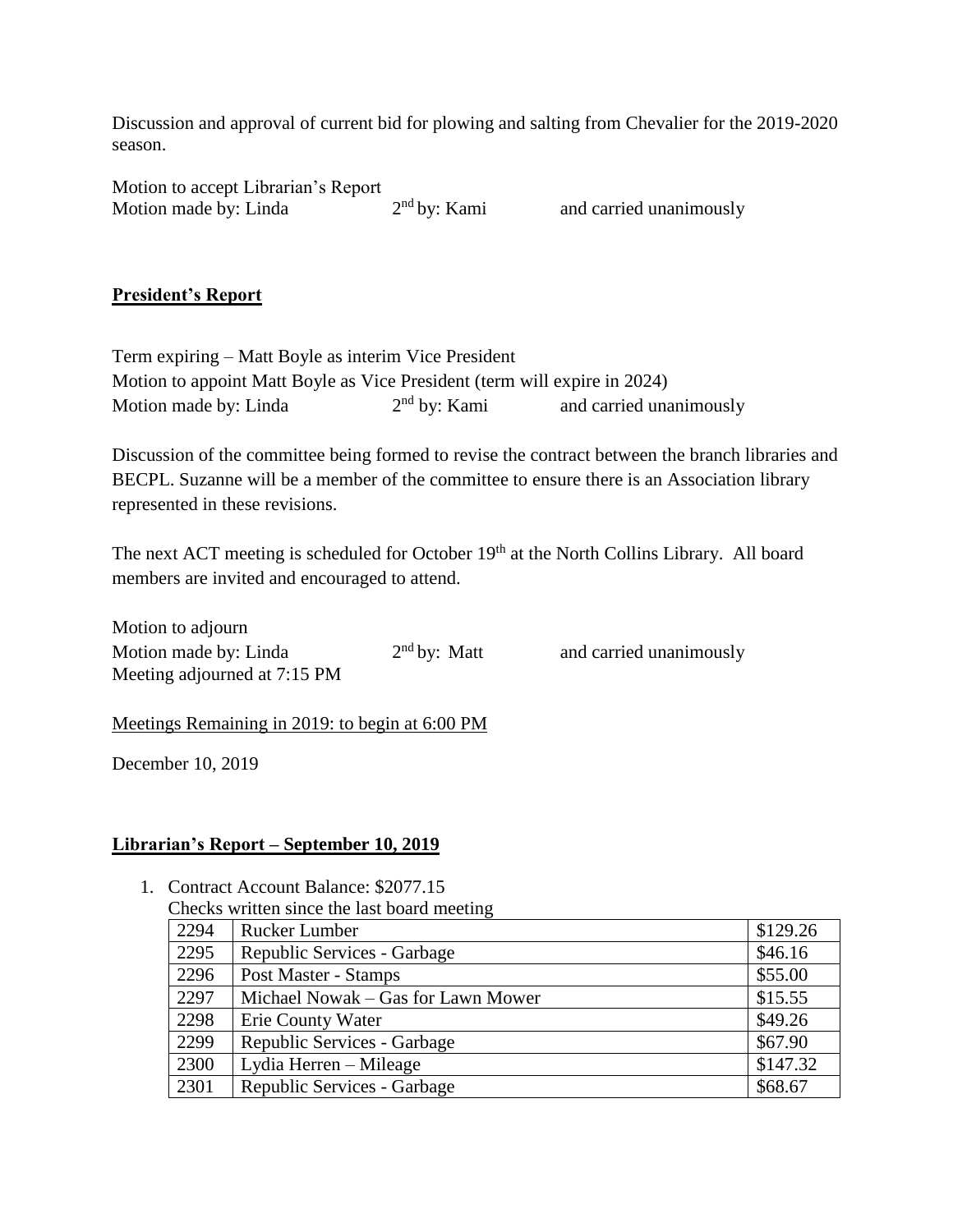We are projected to be within budget for system paid expenses. Our payroll budget is projected to be well under this year due to staff vacations and absences. There is a possibility that the Association will have to reimburse the contract account towards the end of 2019 due to overages in our maintenance budget within the contract account which covered the replacement of the faucet and furnace pump earlier in the year. Salting the driveway also added additional charges in the contract account that are not included in the standard maintenance budget.

- 2. Meetings, Outreach and Correspondences
	- a. Meetings attended:

| June 12   | CEN – Manager/Director Meeting          |
|-----------|-----------------------------------------|
| June 19   | OPK – Contract Library Managers Meeting |
| July 10   | CEN – Manager/Director Meeting          |
| August 14 | $CEN - Manager//Directory Meeting$      |

b. Outreach:

August 20 Town of Boston Concert – Musical Story Time September 8 Colden Art Festival with the Bookmobile September 14 Boston LEAF event with the Bookmobile I will be resuming outreach to Churchill Child Care Center this fall on a monthly basis

c. Correspondences:

A letter was sent to the Town of Colden Board requesting continued support from the Town of Colden to allow us to continue to provide free programs to the community. We received a \$1,000 check from the Town of Colden to be spent for programming. A thank you note was immediately sent to Supervisor DePasquale.

Forty-two thank you letters were sent after the summer fundraiser to our business sponsors, individual donors, volunteers, and vendors for their contributions to the fundraiser.

3. Summer Fundraiser

Our Summer Fundraiser was a huge success! We had over 300 people attending this year and raised \$2768.11 in proceeds, surpassing 2018 proceeds by more than \$300.

### **Association Proceeds**

Craft Booths \$90 Hot Dog Sales \$300 Donations \$55 Association Memberships \$260 Basket Raffle \$1235 (\$1062 deposited -\$73 for BJs and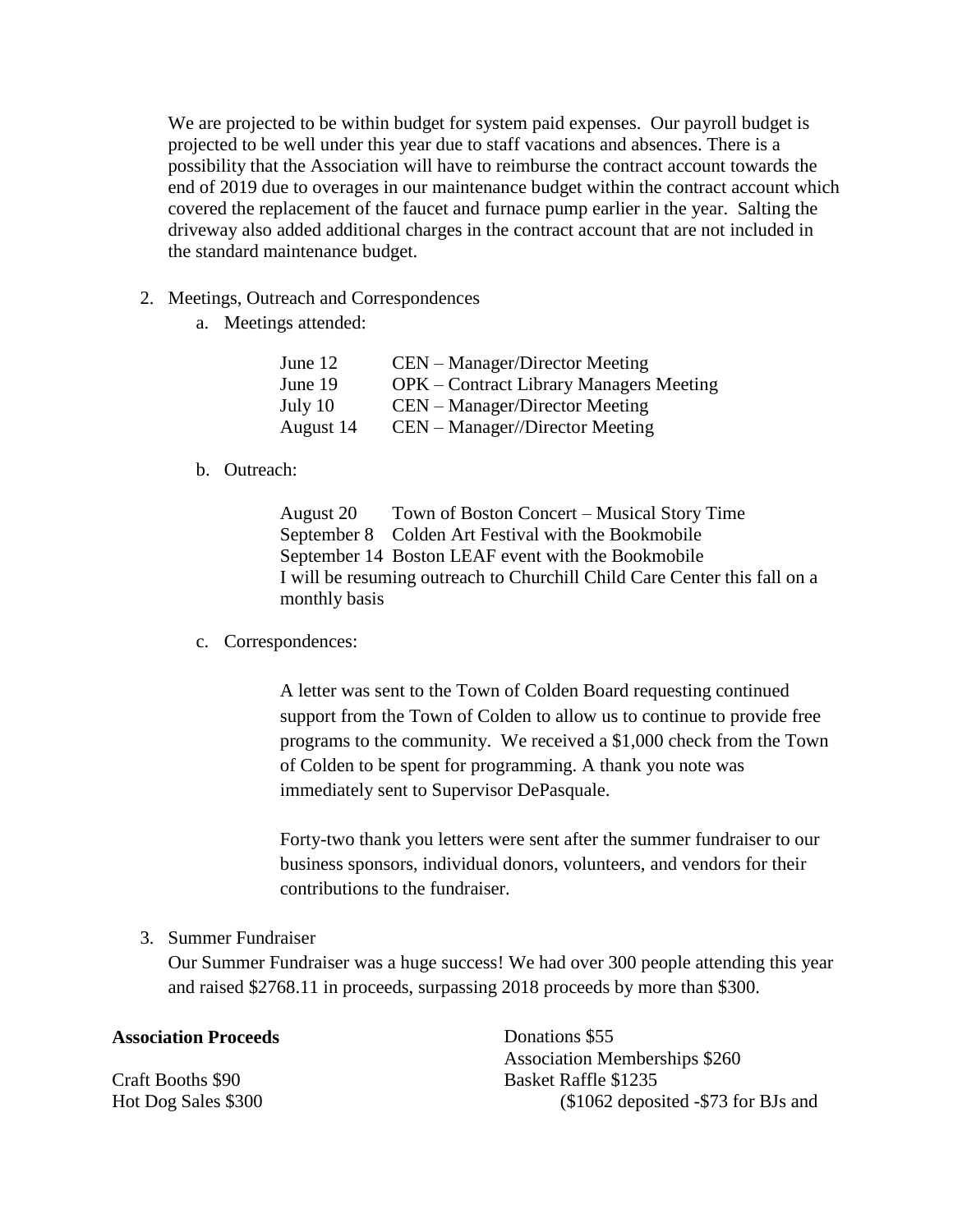-\$100 to replenish petty cash fund) Cookies \$75 Wine Raffle \$175 Donation from Legislator Mills \$700 **Total: \$2890**

#### Expenses:

Wegmans \$69.92-\$50 gift card =\$19.92 Wegmans Water =\$14.24 Facebook  $Ad = $15.00$ (\$49.16 reimbursed to Lydia Herren part of voucher #141)

BJs: 4 boxes of chips and 200 rolls \$72.73 From Basket Raffle Proceeds (Music = \$200 from Central Programming Fund) **Total = \$121.89**

## **Friends Proceeds**

Friends Book Sale \$64.25 Business Sponsorships: Kirst Construction  $= $200.00$ Rucker Lumber = \$50.00 North Boston Garage = \$50.00 Bike Raffle \$123 Donation \$50 **Total: \$537.25**

Friends Expenses Tent \$325 Bikes \$280.12 Total: \$605.12

#### **Total Contribution: \$67.87**

**Total Proceeds = \$2768.11**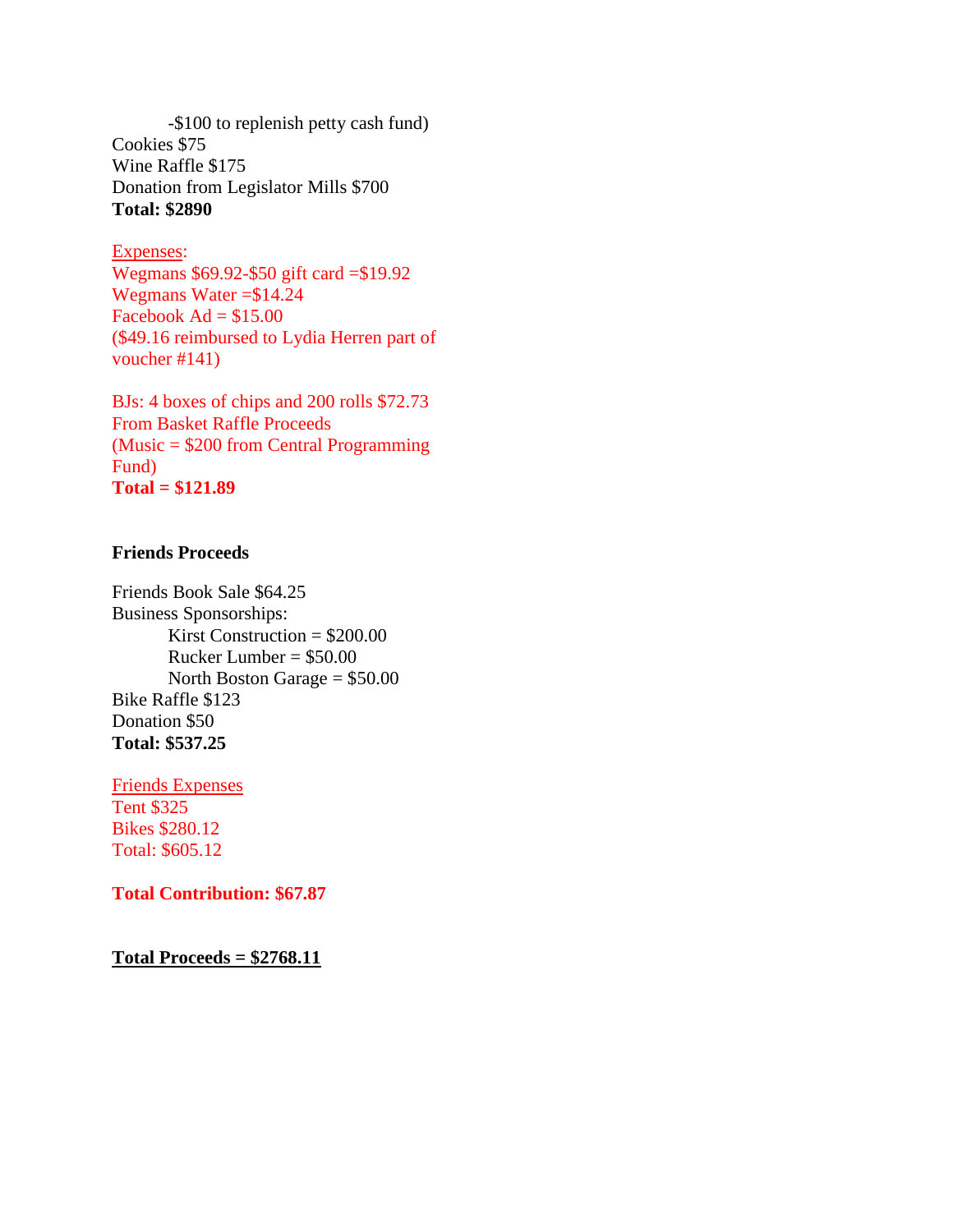## 4. New York State Library Construction Grant

Please review the following information regarding the current application for the New York State Library Construction Grant for the 2019-2022 grant cycle. Our HVAC system is 20 years old and quite inefficient. I have 3 estimates from local contractors for replacement. In order to submit for NYS funds to cover 50% of the cost of replacement, we need to make a resolution that certifies that the board is committing the remaining 50% of the cost and intends to use the building as a library for a minimum of ten years.

# 5. Native Plant Garden and Eagle Scout Update

Plants have been purchased for the Native New York Educational Garden. I am currently working with Eagle Scout Joshua Buckley and our Master Gardener volunteer Marcia Herren to design the fence and potential seating area, and we are hoping to have construction underway later this fall. I will be speaking with the Friends board about sponsoring the seating area and a permanent education plaque that would detail the benefits of using native plants in local gardens. We are also looking at the possibility of moving the platform that was left after the removal of the old shed.

## 6. Disaster Response Plan

It is recommended that the Boston Free Library have an Emergency Action and Disaster Response Plan in place as part of our policies. Please review the prepared policy and let me know of any changes.

Central is asking that we begin posting all of our board policies on the library's individual webpage. We have been updating our policies at the last several meetings and I will be posting all updated policies later this week.

## 7. Policy Updates

After an incident in July involving a homeless man causing a disruption at the library, it was recommended that the board be made aware of the suspension of library privileges appeals process. I have a letter that details the appeals process, based off of Central's current policy. Please review it and let me know if you have any suggestions for revision.

It is also necessary to update the Rules of Conduct to reflect New York State's new no smoking law which sets the limit for smoking near schools and libraries at 100 feet. This does not include private residences that fall within that distance.

## 8. Summer Programming Final Report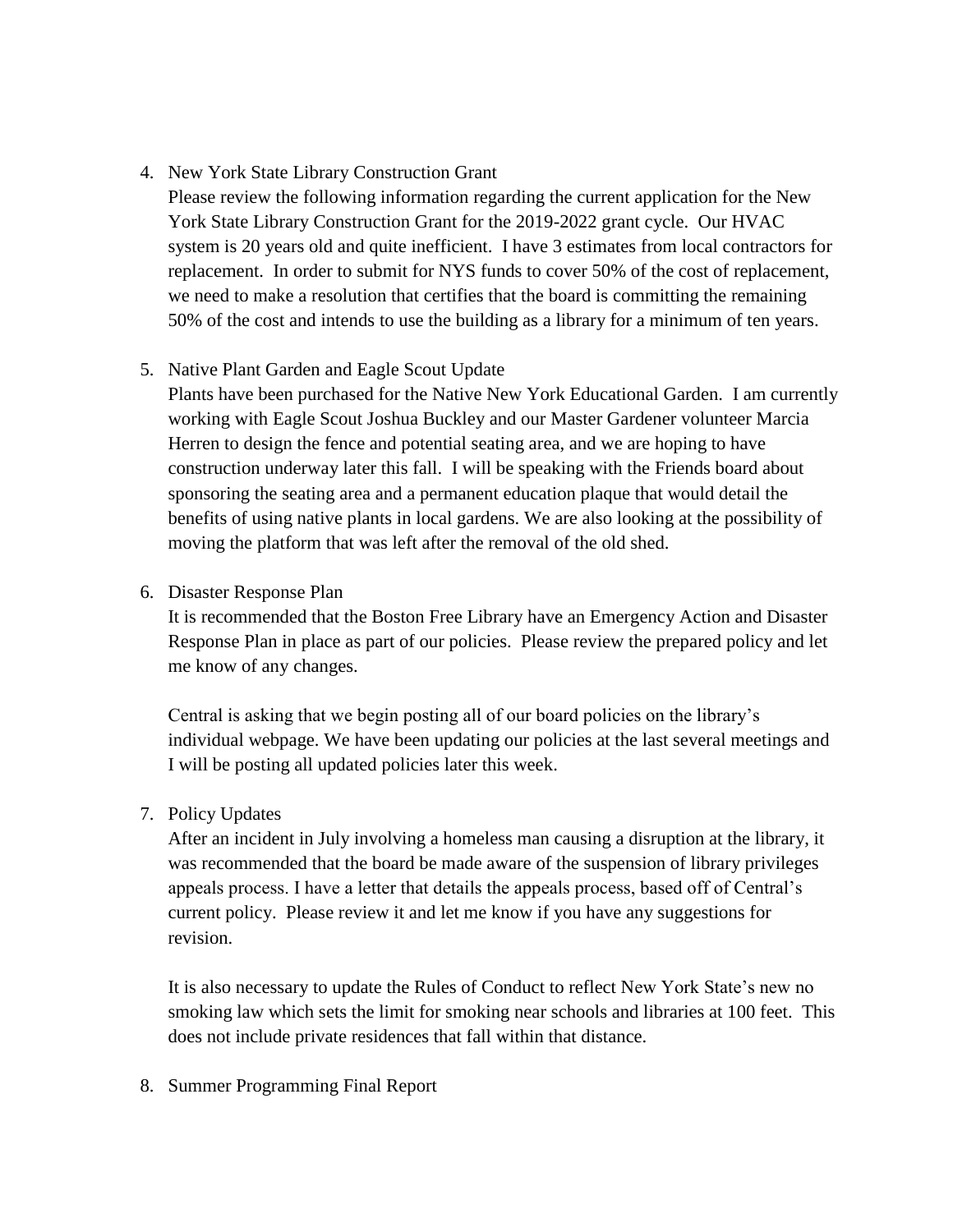We had a very busy summer with:

- a. 47 Summer Programs for a variety of ages
- b. 938 People attending programs at the Boston Library
- c. Battle of the Books Boston had 2 teams representing our library at the Battle of the Books. Both teams did very well competing in an extremely difficult trivia competition based on the 5 books we read and studied throughout the summer. All team members who will still be eligible to participate next year said they plan to be a part of our team again in 2020.

Since the beginning of the year, over 250 people have read to our Therapy Dog

9. Lifetime Member Plaques

We have had five new lifetime members join the Association in 2018 - 2019 by making \$100.00 donations to the Boston Free Library. Wild Eye Laser Engraving has done the plaques in the past. The plaques should be updated prior to the gala. We have received \$1365 in Association membership donations this year.

- 10. Fall Gala Plans
	- a. The date is set for October  $18<sup>th</sup>$ , from 6:00 PM 8:00 PM. The book sale will run October  $19<sup>th</sup>$  – October  $25<sup>th</sup>$ .
	- b. We will again have food, wine, a basket raffle, Halloween costume competition for the kids, live music, and of course the preview of the book sale.
	- c. Other suggestions?
- 11. Reimbursements for Programming
	- a. I have submitted received a reimbursement from Central for \$525 to help cover summer programming costs. We have an additional \$225 remaining in our programming budget for the fall that needs to be used this year. Remaining programming costs will be covered by the Town of Colden's donation. Additional programming funds from Central can be carried over to 2020.
- 12. Upcoming Fall Programming
	- a. Story Time for 3-5 year olds will be held every Monday at 10:30 AM until December  $23<sup>rd</sup>$  with no meetings October  $21<sup>st</sup>$  – November  $11<sup>th</sup>$  due to the book sale, vacation and Veteran's Day holiday.
	- b. We will be trying out a Family Story Time on Tuesdays at 6:00 PM until December  $17<sup>th</sup>$  for children ages 2-7. The first half will be geared towards all ages including toddlers and the second half will have more advance crafts and activities for the older children.
	- c. Craft Thursdays are scheduled at 5:00 PM for September  $26<sup>th</sup>$ , October  $10<sup>th</sup>$ , November  $21<sup>st</sup>$ , and December  $12<sup>th</sup>$  with seasonal crafts planned for all ages.